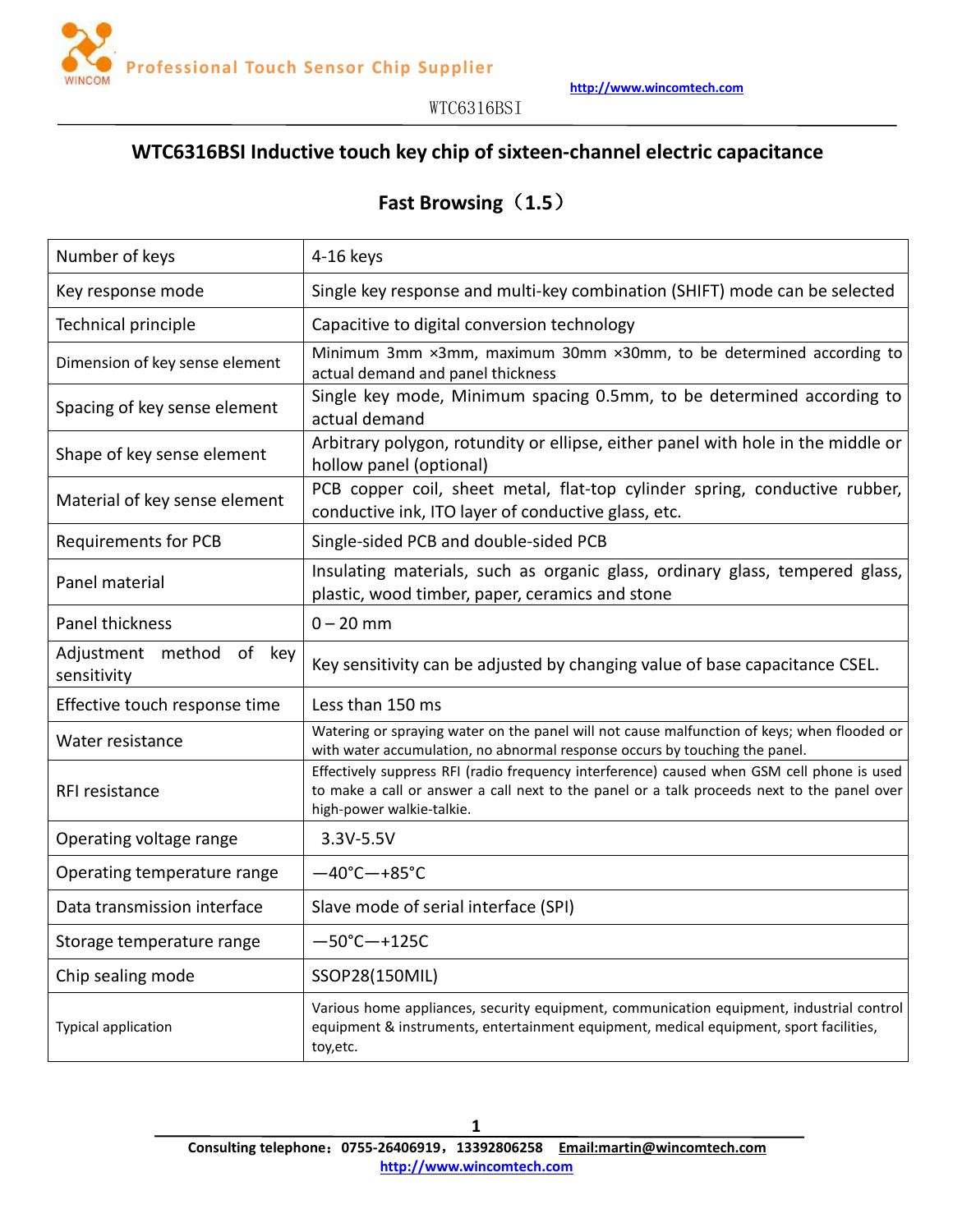

http://www.wincomtech.com

# WTC6316BSI

## Table of Contents

|                                                                                                          | . 9 |
|----------------------------------------------------------------------------------------------------------|-----|
|                                                                                                          |     |
|                                                                                                          |     |
|                                                                                                          |     |
| 9.1The peripheral circuit of the multi-key combination (SHIFT) mode and the matters needing attention 10 |     |
| 9.2 The data format and transport protocol of the multi-key combination (SHIFT) mode11                   |     |
|                                                                                                          |     |
| 10.1 The peripheral circuit of the single key work and the matters needing attention 12                  |     |
|                                                                                                          |     |
|                                                                                                          |     |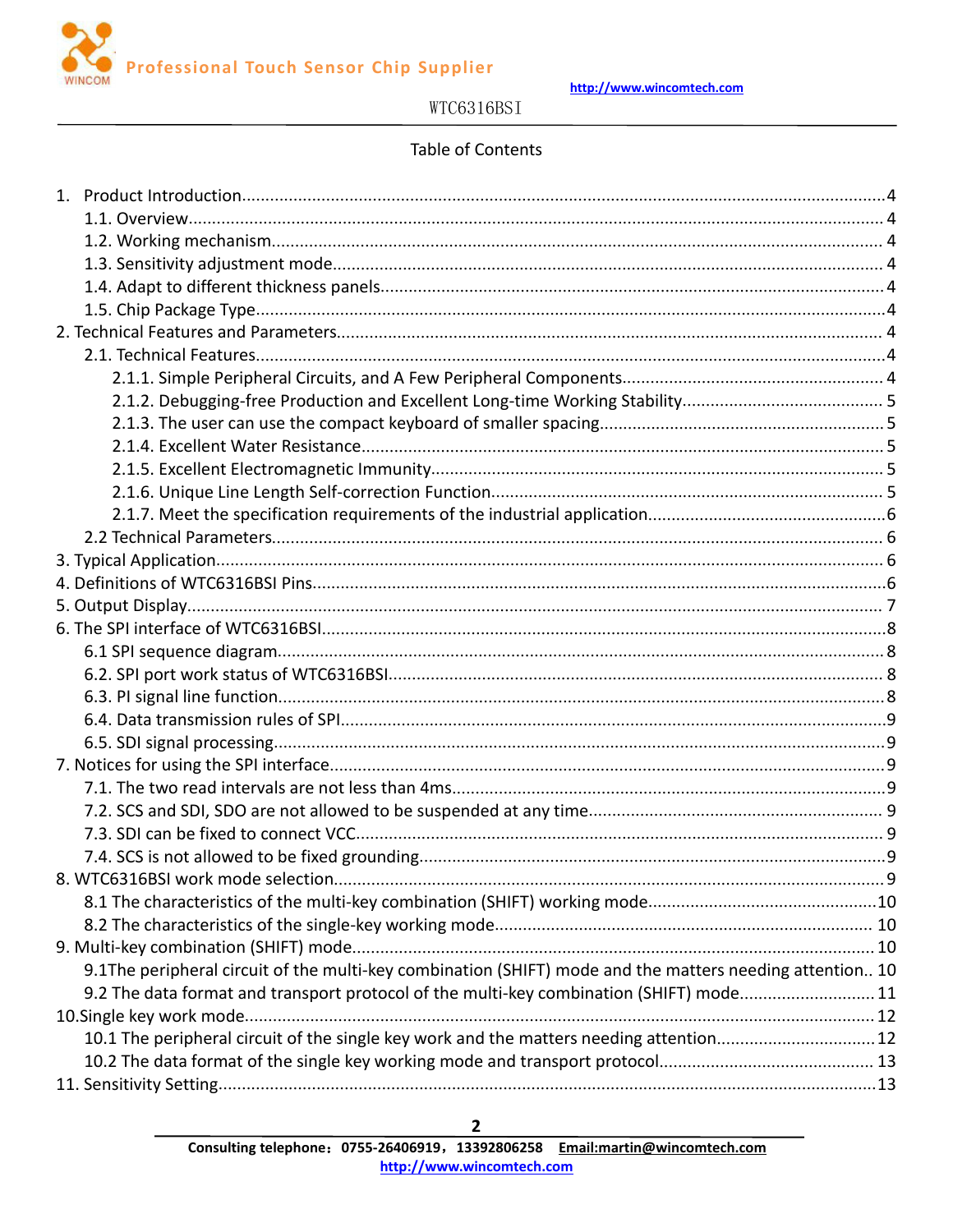

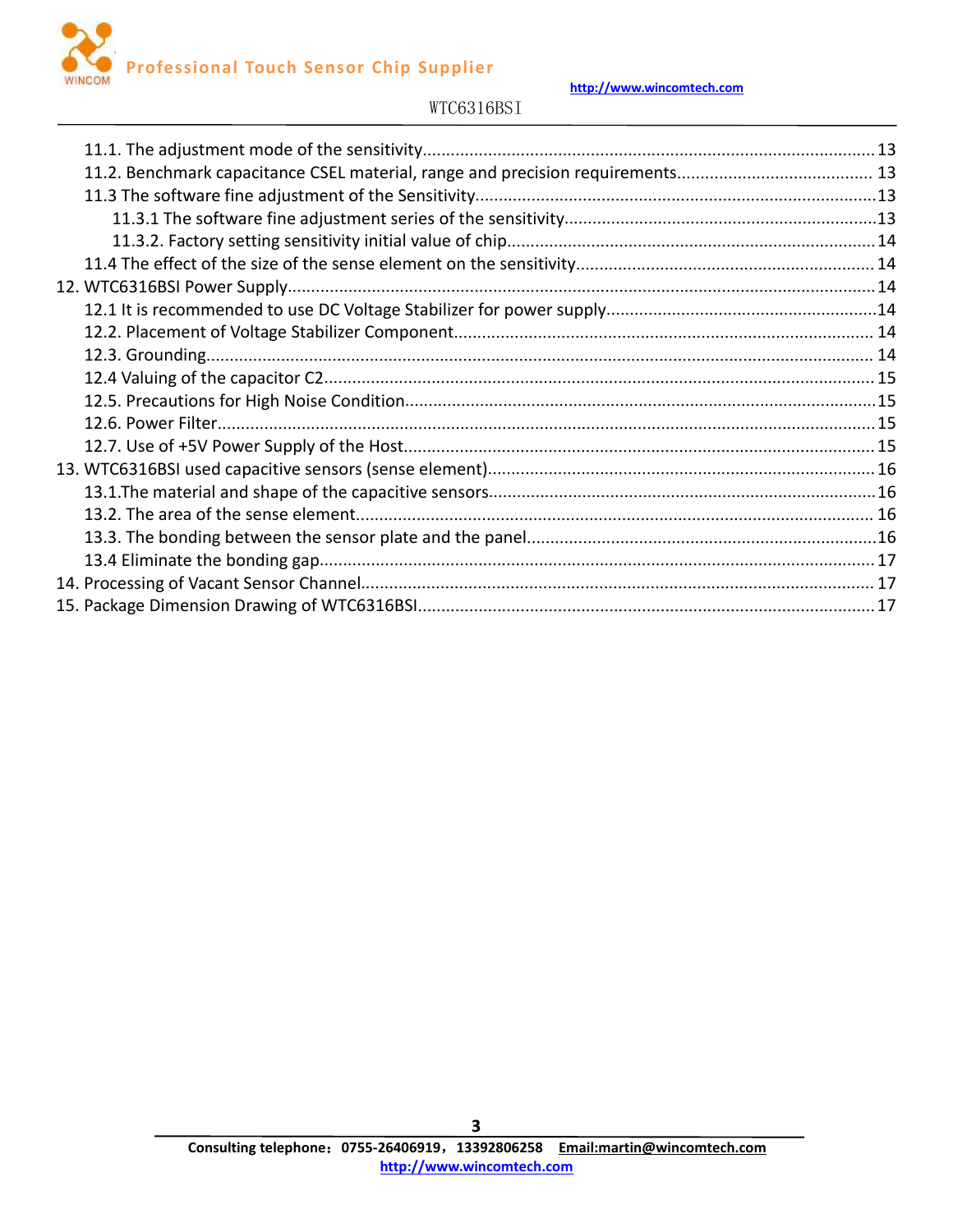

# <span id="page-3-1"></span><span id="page-3-0"></span>**WTC6316BSI Inductive touch key chip ofsixteen-channel electric capacitance**

**Specification** (**V1.5**)

#### **1. Product Introduction**

#### **1.1. Overview**

WTC6316BSI series touch sensing IC is an integrated circuit designed to achieve human touch interface. It can replace the mechanical light touch key to realize waterproof and dustproof, seal isolation, with strong and artistic operation interface. A WTC6316BSI can achieve 4 to 16 independent keys. The user can use it flexibly according to the needs.

#### **1.2. Working mechanism**

WTC6316BSI uses the change of capacitance on the 16 bit high precision of CDC (digital capacitance transducer) IC detection sense element (capacitance sensor) to identify the touch action of the human finger. The data of CDC output is processing by the embedded RISC CPU with efficient and reliable algorithms. The user can read the key state of the touch key through the SPI interface.

#### **1.3. Sensitivity adjustment mode**

It is only needed to adjust one capacitor Csel that can change the sensitivity of all channels, with less peripheral component, and high production efficiency.

#### **1.4. Adapt to different thickness panels**

Through selecting the appropriate Csel capacitance value, appropriately adjusting the sense element can make WTC6316BSI to adapt the insulation panel of the different thickness of 0-20mm.

## **1.5. Chip Package Type**

WTC6316BSI is packaged with standard 28PIN SSOP28A(150mil).

#### **2. Technical Features and Parameters**

#### **2.1. Technical Features**

# **2.1.1. Simple Peripheral Circuits, and A Few Peripheral Components**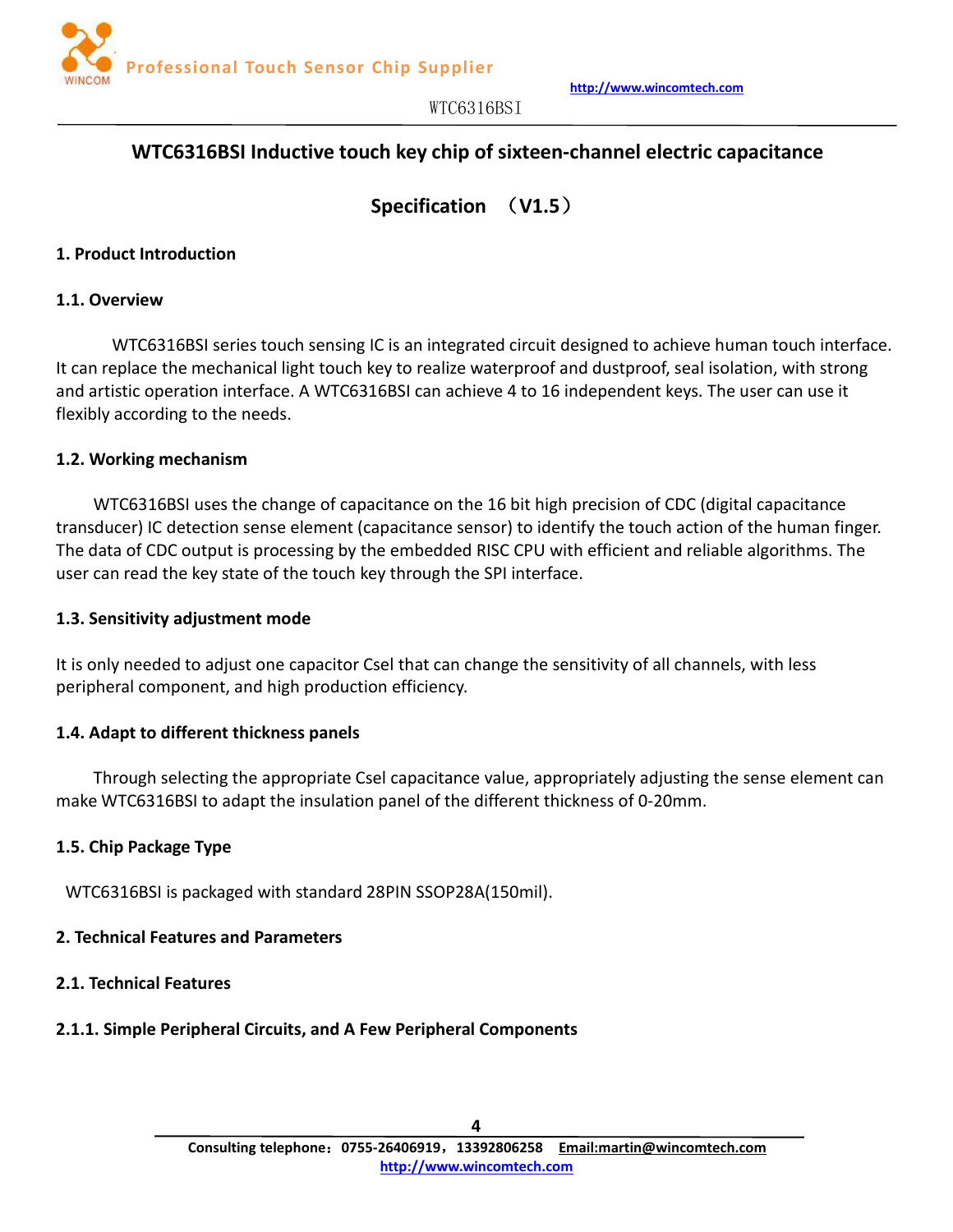

<span id="page-4-0"></span>With independently designed special test circuit, self-calibration circuit and RISC processor integrated inside the IC, there are a few peripheral components.

# **2.1.2. Debugging-free Production and Excellent Long-time Working Stability**

Calibration is not necessary for the system after the set value for capacitor Csel of sensitivity is determined. The system can automatically overcome the interference caused by electrostatic discharge, electromagnetic interference, temperature variation and accumulation of moisture and pollutants on the surface, and provide good precision and operation consistency in various environments, so the product can suffer long-distance transportation and be used in various environments. The unique compensation algorithm and high-strength anti-interference design can guarantee no occurrence of malfunction during long-time work of the product.

# **2.1.3. The user can use the compact keyboard of smaller spacing**

The adjacent key suppression function can prevent the adjacent keys from the faulty action. That is when the same finger touches two or more than two keys, only the finger occupies the key which the area is largest that can make the response, and the key which the relatively small area is occupied by finger is suppressed and not making the response. If the finger occupies two or more than two keys at the same area, these keys do not make the response. The minimum clearance of the key can reach 0.5mm

# **2.1.4. Excellent Water Resistance**

The special waterproof design is used for it. The keyboard not only can be splash proof, flood water proof, but also can be normal use after completely flooded, is different from the general induction at present which when the splashing water, flood water of key panel, it is easily getting false action and is unresponsive after waterlogging, or is occurring false action after pressing it by finger.

# **2.1.5. Excellent Electromagnetic Immunity**

When applying to home apparatuses and ordinary application products, the user may get good immunity to radio frequency signals by using single-sided PCB, and easily resist the interference of most of radio frequency sources including GSM cell phone to the sensitive keys.

When applying to military and other special situations, it is suggested that double-sided PCB should be designed according to the layout requirements provided by us.

# **2.1.6. Unique Line Length Self-correction Function**

It is common for the current similar products on the market that, the sensitivity largely differs according to the length of line from sensing key to IC pin. Our original line length self-correction technology can automatically correct such difference. The user can obtain almost uniform sensitivity for all keys of the whole sense element without complex adjustment.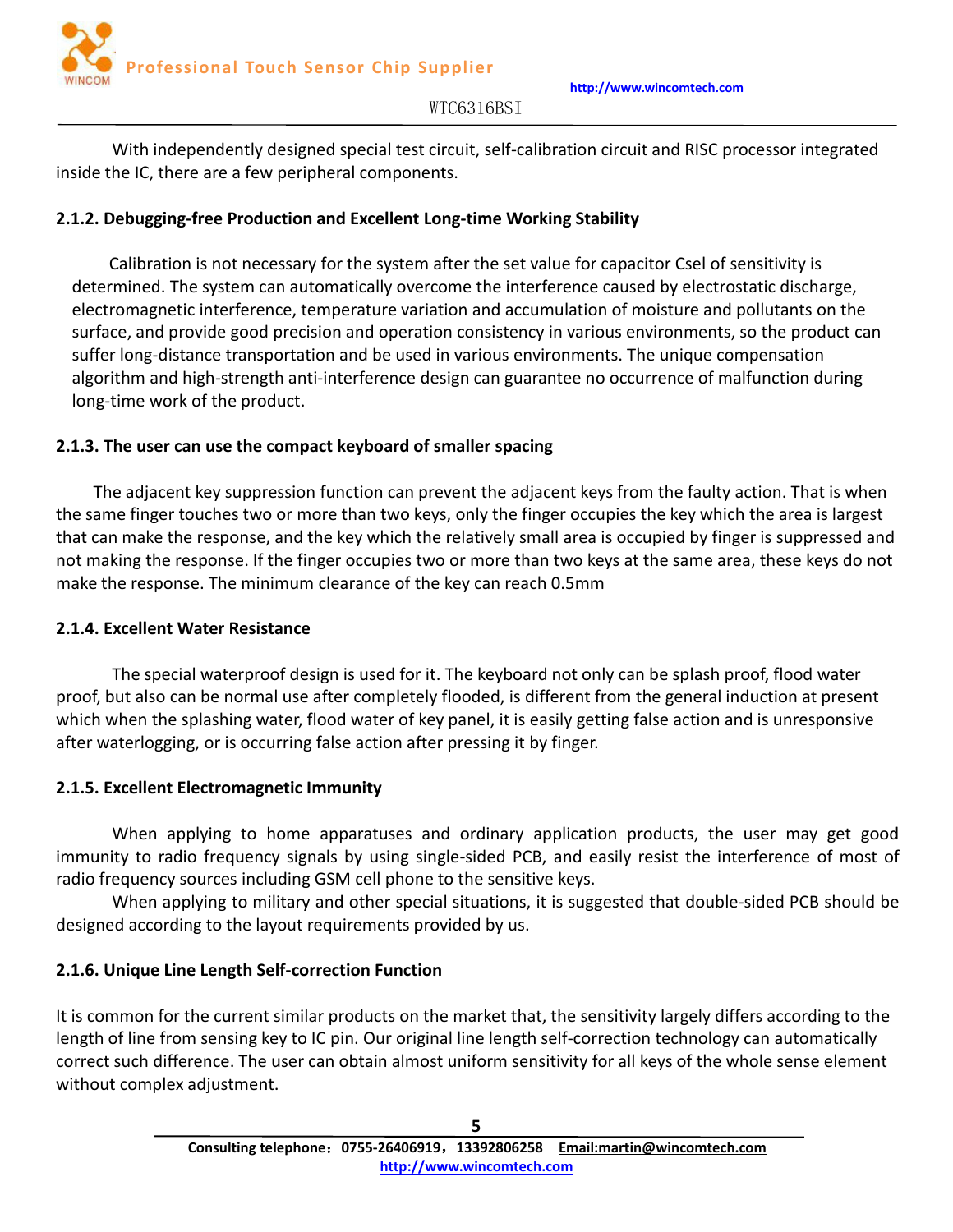

## <span id="page-5-0"></span>**2.1.7. Meet the specification requirements of the industrial application**

It can provide users with more reliable performance and wider range of applications.

#### **2.2 Technical Parameters**

Operating voltage: 3.3V<Vcc<5.5V Output voltage range: GND<Vout<Vcc Sensing thickness (insulating medium): 0-20mm, Maximum: 50mm Response time of effective touch: Less than 100ms Operating temperature: -40°C—+85°C Storage temperature: -50°C—+125°C

#### **3. Typical Application**

Be applicable to various kitchen apparatuses, audio and video devices, air conditioners, sanitary electrical apparatuses, lights and switches, security equipment, instruments, portable player, mobile phones, electronic toys and learning machines.

#### **4. Definitions of WTC6316BSI Pins**



Figure 1: Pin configuration diagram of WTC6316BSI

The definitions of WTC6316BSI pins

| Pin<br>No. | Pin<br><b>Name</b> | <b>Usage</b> | <b>Function Description</b>                   |
|------------|--------------------|--------------|-----------------------------------------------|
|            | SW9                |              | Capacitive sensor (sense element) interface 9 |
|            | SW8                |              | Capacitive sensor (sense element) interface 8 |

**Consulting telephone**:**0755-26406919**,**13392806258 Email:martin@wincomtech.com http://www.wincomtech.com**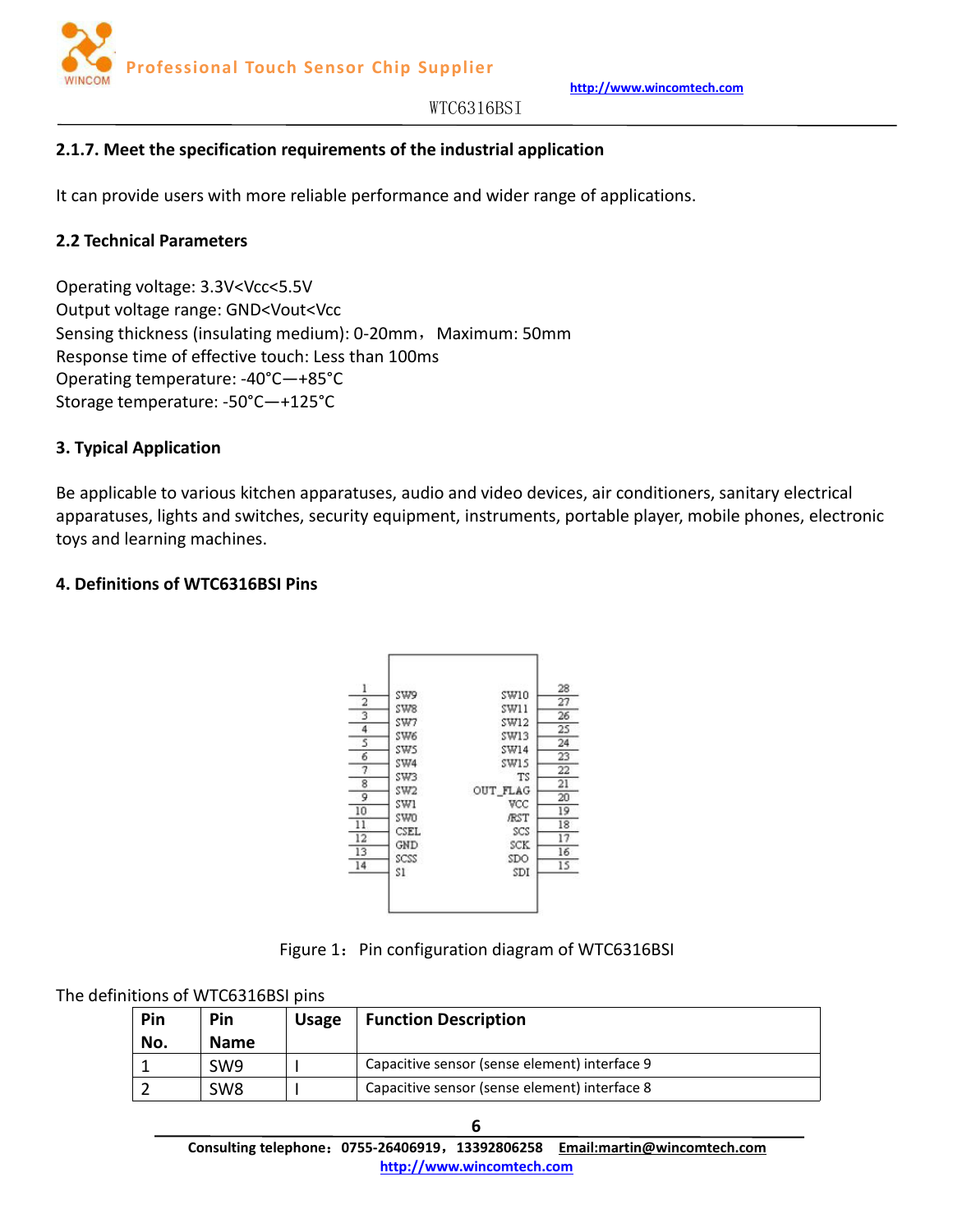**http://www.wincomtech.com**

<span id="page-6-0"></span>

| $\overline{3}$ | SW7             | T            | Capacitive sensor (sense element) interface 7                                                                                                                                   |  |  |
|----------------|-----------------|--------------|---------------------------------------------------------------------------------------------------------------------------------------------------------------------------------|--|--|
| 4              | SW <sub>6</sub> |              | Capacitive sensor (sense element) interface 6                                                                                                                                   |  |  |
| 5              | SW <sub>5</sub> |              | Capacitive sensor (sense element) interface 5                                                                                                                                   |  |  |
| 6              | SW4             |              | Capacitive sensor (sense element) interface 4                                                                                                                                   |  |  |
| $\overline{7}$ | SW <sub>3</sub> | I            | Capacitive sensor (sense element) interface 3                                                                                                                                   |  |  |
| 8              | SW <sub>2</sub> |              | Capacitive sensor (sense element) interface 2                                                                                                                                   |  |  |
| 9              | SW1             |              | Capacitive sensor (sense element) interface 1                                                                                                                                   |  |  |
| 10             | SW <sub>0</sub> | T            | Capacitive sensor (sense element) interface 0                                                                                                                                   |  |  |
| 11             | <b>CSEL</b>     | $\mathsf{I}$ | Capacitor interface for adjusting the sensitivity                                                                                                                               |  |  |
| 12             | <b>GND</b>      | T            | Power ground                                                                                                                                                                    |  |  |
| 13             | <b>SCSS</b>     |              | When the selection foot of the work mode:<br>connects GND, the single key working mode is selected, and when it<br>connects to VCC, the multi-key combination mode is selected. |  |  |
| 14             | S <sub>1</sub>  | $\mathsf{l}$ | The S1 must be connected to VCC usufully for the internal test foot                                                                                                             |  |  |
| 15             | SDI             |              | Data input line of the chip SPI interface                                                                                                                                       |  |  |
| 16             | SDO             | $\Omega$     | The data output line of the chip SPI interface                                                                                                                                  |  |  |
| 17             | <b>SCK</b>      | $\mathsf I$  | The clock input line of the chip SPI interface                                                                                                                                  |  |  |
| 18             | <b>SCS</b>      | $\mathsf I$  | The chip selection enabled line of the Chip SPI interface                                                                                                                       |  |  |
| 19             | /RST            |              | Chip reset pin                                                                                                                                                                  |  |  |
| 20             | <b>VCC</b>      | $\mathbf{I}$ | positive power supply output                                                                                                                                                    |  |  |
| 21             | OUT FL<br>AG    | $\Omega$     | The key state indicator: when there is key pressed, it outputs<br>the low level signal of 50mS                                                                                  |  |  |
| 22             | <b>TS</b>       | $\mathsf{I}$ | The TS must be connected to VCC usufully for the internal test foot                                                                                                             |  |  |
| 23             | <b>SW15</b>     |              | Capacitive sensor (sense element) interface 15                                                                                                                                  |  |  |
| 24             | <b>SW14</b>     |              | Capacitive sensor (sense element) interface 14                                                                                                                                  |  |  |
| 25             | <b>SW13</b>     | 1            | Capacitive sensor (sense element) interface 13                                                                                                                                  |  |  |
| 26             | <b>SW12</b>     | $\mathsf{l}$ | Capacitive sensor (sense element) interface 12                                                                                                                                  |  |  |
| 27             | SW11            |              | Capacitive sensor (sense element) interface 11                                                                                                                                  |  |  |
| 28             | <b>SW10</b>     |              | Capacitive sensor (sense element) interface 10                                                                                                                                  |  |  |
|                |                 |              |                                                                                                                                                                                 |  |  |

## WTC6316BSI

## **5. Output Display**

When the effective touch on the sense element occurred is detected, the foot of OUT\_ FLAG of WTC6316BSI within 150ms will output the level signal of 50ms. The customer can use this signal to realize the key awakening function, and at the same time, can externally connect a triode to drive a DC buzzer to realize the voice indication of the touch key . As shown in figure 2.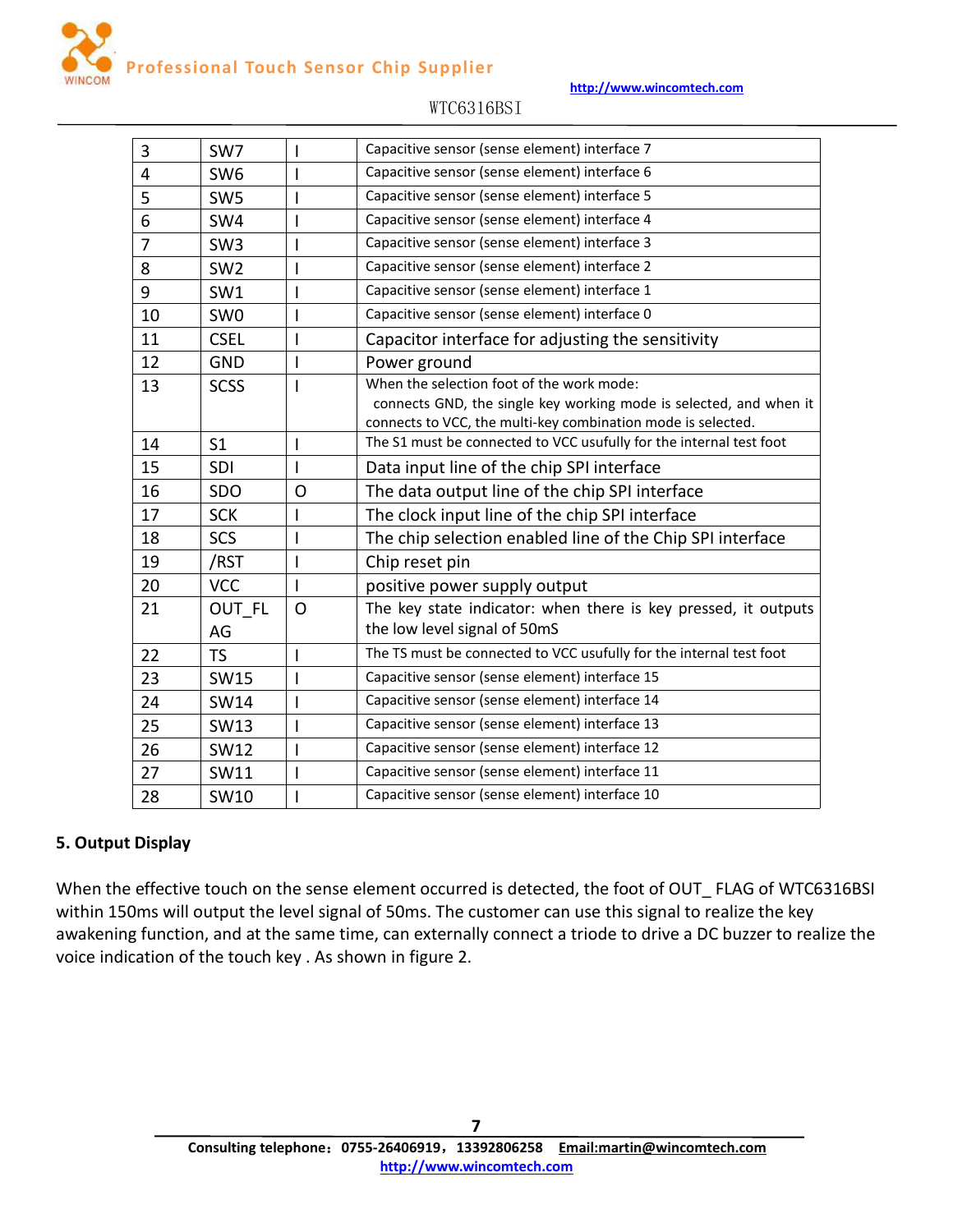50ms

<span id="page-7-0"></span>

**http://www.wincomtech.com**



R1

10K

WTC6316BSI

Figure 2: The signal driving buzzer of OUT\_FLAG

OUT\_FLAG

OUT\_FALG is an indication pulse that is output after the touch key is touched, but it does not indicate the touch time of the key. The key value of the touch key will kept on the finger all the time until the finger is left, and can it be continually read and judged in the program.

# **6. The SPI interface of WTC6316BSI**

## **6.1 SPI sequence diagram**

The SPI time sequence diagram is shown in figure 3:



Figure 3: Sequence diagram of the SPI interface of WTC6316BSI

## **6.2. SPI port work status of WTC6316BSI**

The working subordinate machine state of SPI port of WTC6316BSI

# **6.3. PI signal line function**

SCS is the enable signal of chip selection of SPI port, is set by the user MCU. The SPI port does not work when SCS = 1. SPI port function is opened when SCS = 0.

SCK is the clock signal of SPI port, generated by user MCU. The initial electrical level should be high.

SDO is the SPI data output signal of WTC6316BSI, and the user MCU reads the status of SDO to obtain key data.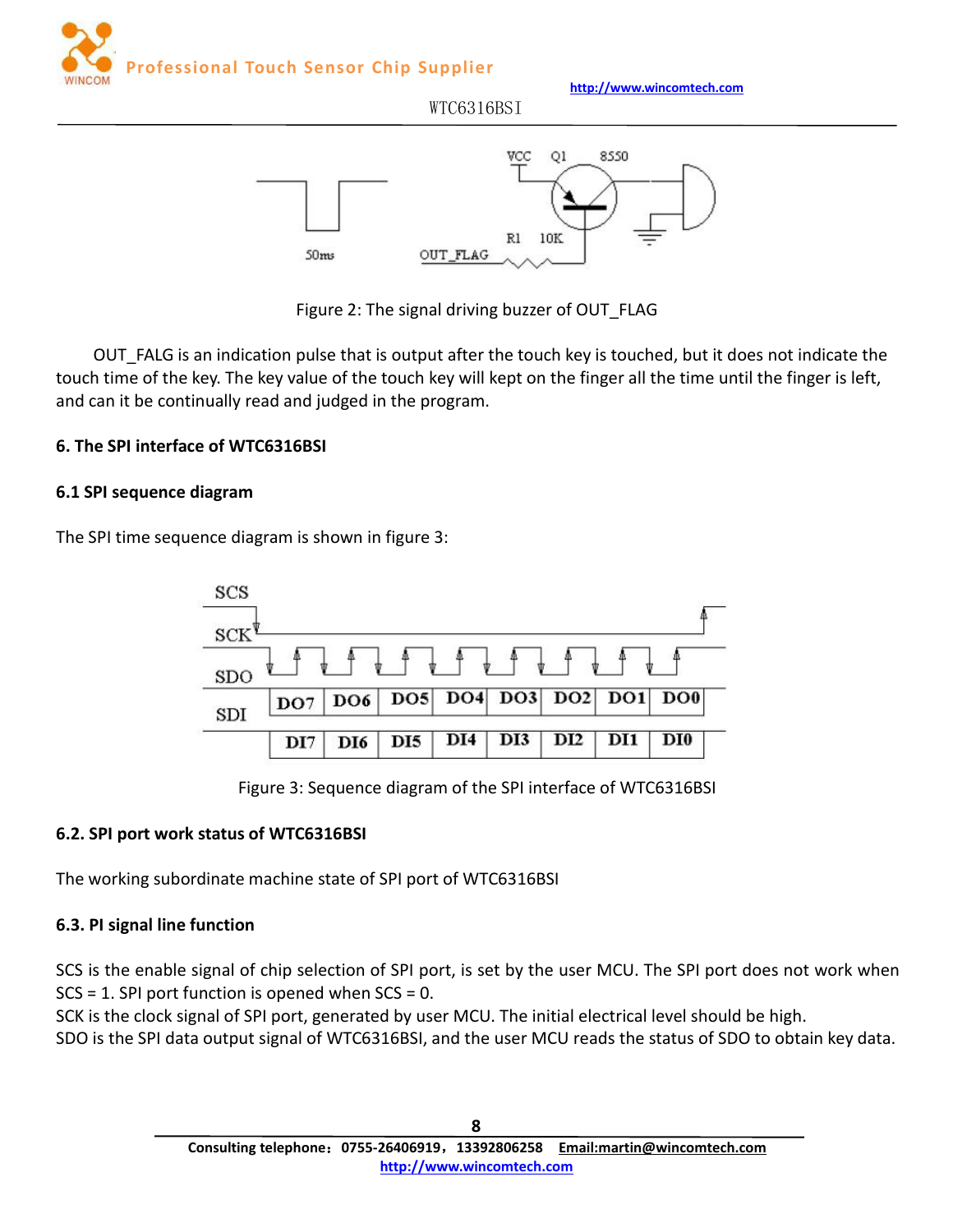

**http://www.wincomtech.com**

#### WTC6316BSI

<span id="page-8-0"></span>SDI is the SPI data input signal of WTC6316BSI, and the user MCU can set the sensitivity of the touch key with software by setting SDI. Please be sure to set the SDI to be high level when not in use.

## **6.4. Data transmission rules of SPI**

The data of SPI is transmitted beginning from the highest level.

## **6.5. SDI signal processing**

If you do not use software to set touch sensitivity through setting SDI, please connect SDIto VCC. If SDI is needed to be used, SDI must be set to be high level before reading the SDO operation. Otherwise, the touch sensitivity may be wrong set to be 0.

## **7. Notices for using the SPI interface**

## **7.1. The two read intervals are not less than 4ms**

If the SPI interface of WTC6316BSI is continuous read-write, it will cause the instability of the device working. The time of reading and writing twice should be more than 4ms.

## **7.2. SCS and SDI, SDO are not allowed to be suspended at any time**

If there is no master control MCU of the SPI interface on the touchpad, then the pulling resistance must be added on the SCS and SDI and SD0 of WTC6316BSI, to ensure that the chip can steadily operate. SCS and SDI, SD0 cannot be suspended at any time.

# **7.3. SDI can be fixed to connect VCC**

If the sensitivity of WTC6316BSI is not set by using the software, the pulling resistance must be added to SDI Or SDI must directly connect to fix the VCC to set the high.

# **7.4. SCS is not allowed to be fixed grounding**

SCS is not allowed to be fixed grounding

# **8. WTC6316BSI work mode selection**

When the 13th foot (SCSS foot) of WTC6316BSI is connected to VCC, the chip enters into the multi-key combination (SHIFT) working mode.

When the 13th foot (SCSS foot) of WTC6316BSI is connected to GND, the chip enters into the single-key working mode.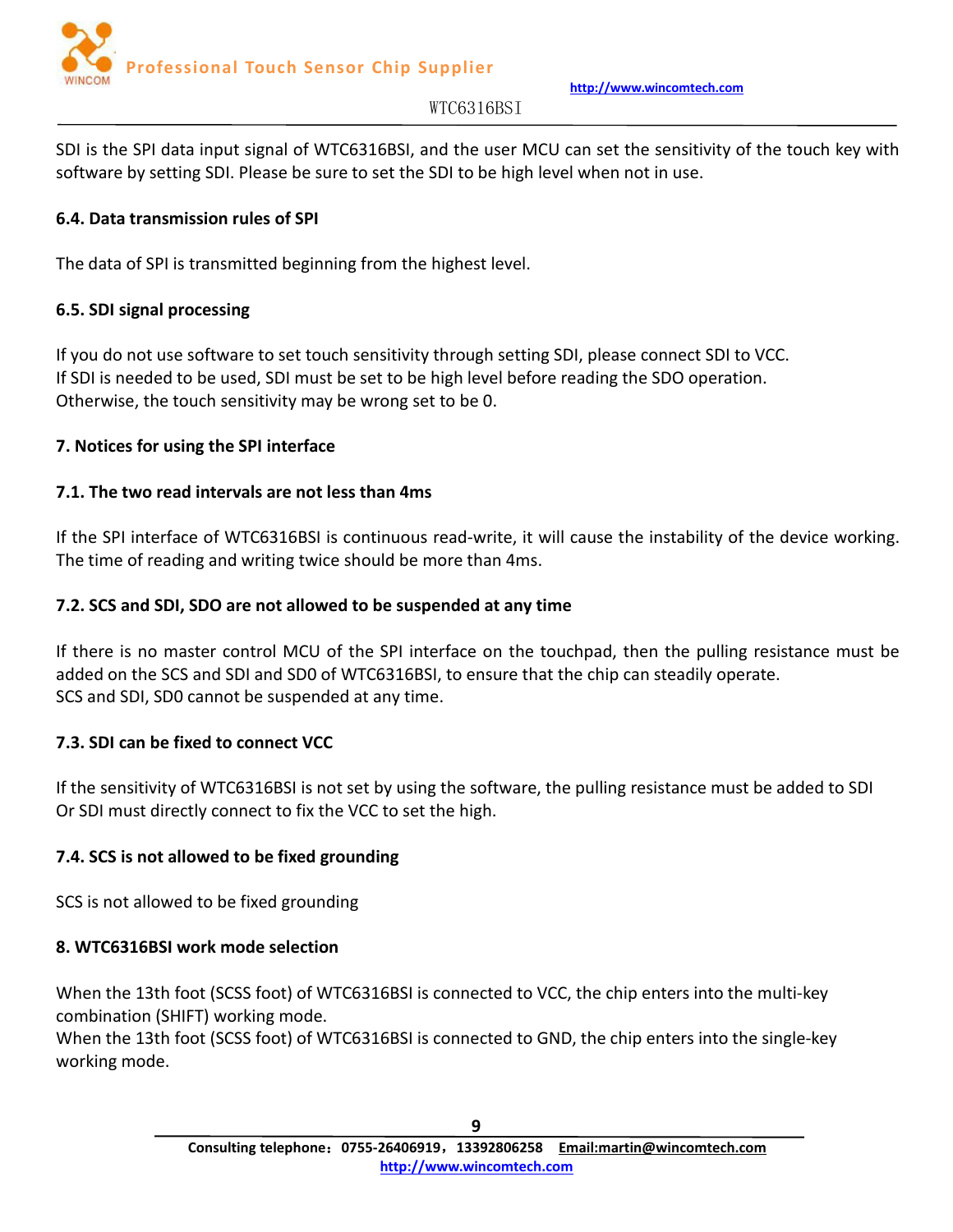

## <span id="page-9-0"></span>**8.1 The characteristics of the multi-key combination (SHIFT) working mode**

Under the multi-key combination (SHIFT) working mode, if the user presses the multiple keys without release, then multiple keys can respond in turn. That is, after the user touches any of the keys, if the finger doesn't leave the sense element, and then the user touches the other keys, WTC6316BSI will put the switch information of all the corresponding keys that are touched into the key data register of WTC6316BSI. The user can read the switch information of all the keys through the SPI interface. The system designer can design various key combination operation functions accordingly.

## **8.2 The characteristics of the single-key working mode**

Under the single-key mode, only one key can be touched at a time. That is after the user touches any key, if the finger does not leave and touches other key, WTC6316BSI will not respond. Until the finger leaves the sense element, other keys begin to respond to the touch of the user. The customer can use this mode to implement the function of "only one touch is allowed at a time".

The introduction in Chapter 9 is the multi-key combination (SHIFT) mode of WTC6316BSI and the introduction in chapter 10 is the single key mode of WTC6316BSI. The user can choose to read according to the own usage requirements, and make thee design according to the corresponding requirements.

## **9. Multi-key combination (SHIFT) mode**

## **9.1The peripheral circuit of the multi-key combination (SHIFT) mode and the matters needing attention**

The peripheral circuit of WTC6316BSI is very simple, and only needs a few resistors and capacitors. The key component is capacitor CSEL for adjusting the sensitivity and IK resistance group for measuring the matched impedance of circuit. CSEL should use 10%-precision polyester capacitor, capacitor made of NOP material paster or capacitor made of X7R material paster. 1K resistance group can provide you with the best and most stable measurement effect, and CSEL and matched resistance shall be placed as close as possible to IC at PCB layout.

Figure 5 is the application circuit diagram of WTC6316BSI of WTC6316BSI work under the multicity combination of 16 keys $(SHIFT)$  mode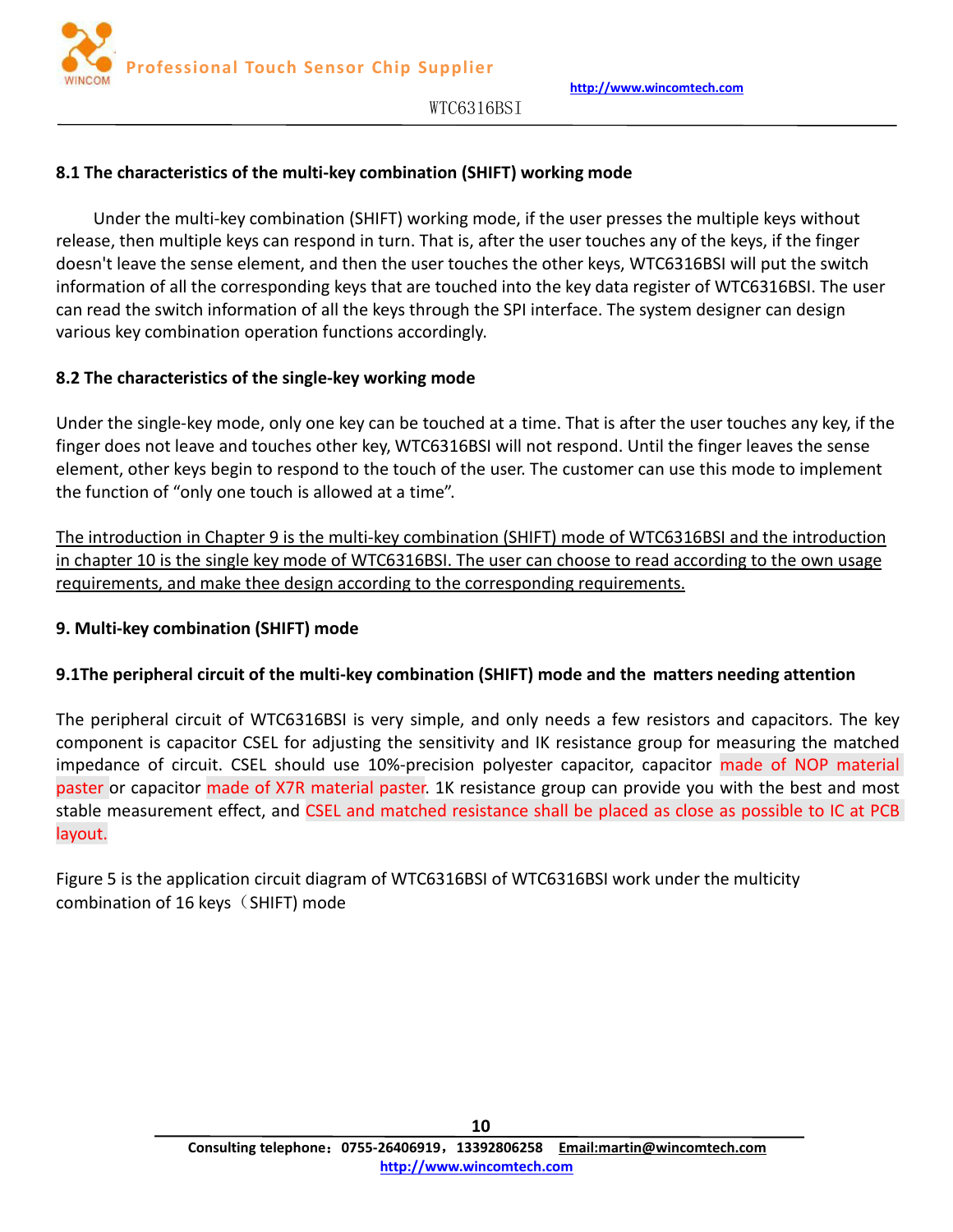**http://www.wincomtech.com**

WTC6316BSI

<span id="page-10-0"></span>

The channel matching resistance R0-R15 should be put as close to IC as possible

Figure 4: Application schematic diagram of WTC6316BSI under multi-key combination (SHIFT) working mode

#### **9.2 The data format and transport protocol of the multi-key combination (SHIFT) mode**

Under the multi-key combination  $(SHIFT)$  working mode. When the user reads the full 12 touch key information from the SPI interface of WTC6316BSI, the user needs read the SPI mouth twice.

After electrifying, the master control MCU reads SPI mouth for the first time, WTC6316BSI will send the first frame data, and when reading SPI mouth WTC6316BSI for second time, it will send out the second frame data. When reading SPI for the third time, it will get the first frame data, and when reading SPI for the fourth time, it will get the second frame data and 1-2-1-2-1-2 circulation on this.

When reading of the SPI mouth each time, please take more than 4ms of interval time.

#### The data format of the first data frame is

| Bit7        | SW5 key state. 1 indicates that SW5 is pressed and 0 indicates that SW5 is not touched or has been flicked |
|-------------|------------------------------------------------------------------------------------------------------------|
| Bit6        | SW4 key state. 1 indicates that SW4 is pressed and 0 indicates that SW4 is not touched or has been flicked |
| Bit5        | SW3 key state. 1 indicates that SW3 is pressed and 0 indicates that SW3 is not touched or has been flicked |
| Bit4        | SW2 key state. 1 indicates that SW2 is pressed and 0 indicates that SW2 is not touched or has been flicked |
| Bit3        | SW1 key state. 1 indicates that SW1 is pressed and 0 indicates that SW1 is not touched or has been flicked |
| Bit2        | SWO key state. 1 indicates that SWO is pressed and 0 indicates that SWO is not touched or has been flicked |
| Bit1        | The frame number indicates that the first frame is 0                                                       |
| <b>Bit0</b> | The frame number indicates that the first frame is 0                                                       |
|             |                                                                                                            |

#### The data format of the second data frame is

| Bit7 | SW11 key state. 1 indicates that SW11 is pressed and 0 indicates that SW11 is not touched or has been flicked |  |
|------|---------------------------------------------------------------------------------------------------------------|--|
| Bit6 | SW10 key state. 1 indicates that SW10 is pressed and 0 indicates that SW10 is not touched or has been flicked |  |
| Bit5 | SW9 key state. 1 indicates that SW9 is pressed and 0 indicates that SW9 is not touched or has been flicked    |  |
| Bit4 | SW8 key state. 1 indicates that SW8 is pressed and 0 indicates that SW8 is not touched or has been flicked    |  |
| Bit3 | SW7 key state. 1 indicates that SW7 is pressed and 0 indicates that SW7 is not touched or has been flicked    |  |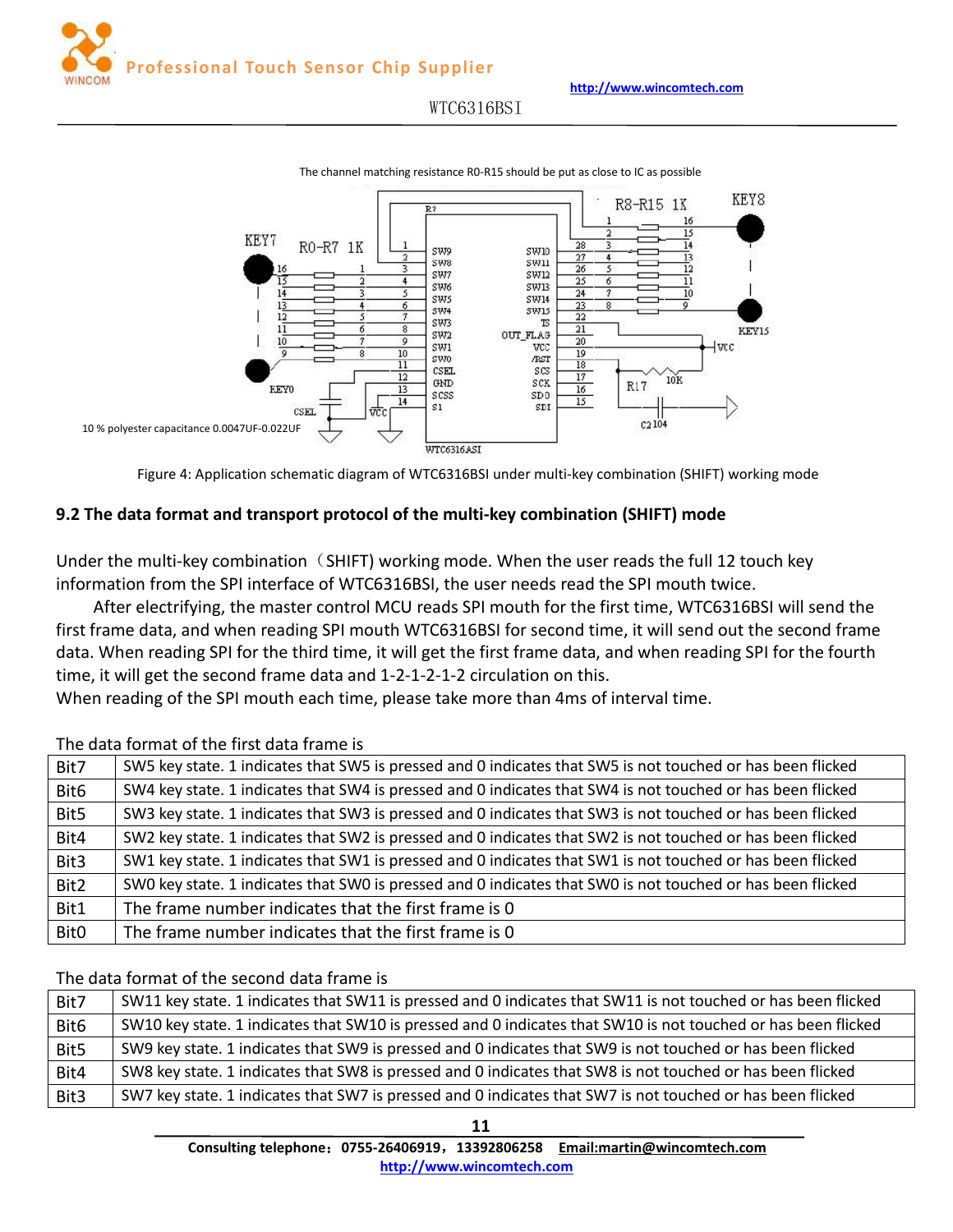**http://www.wincomtech.com**

WTC6316BSI

<span id="page-11-0"></span>

| Bit2             | SW6 key state. 1 indicates that SW6 is pressed and 0 indicates that SW6 is not touched or has been flicked |
|------------------|------------------------------------------------------------------------------------------------------------|
| Bit1             | The frame number indicates that the second frame is 0                                                      |
| Bit <sub>0</sub> | The frame number indicates that the second frame is 1                                                      |

The data format of the thirdly data frame is

| Bit7             | The reserved fixation of the system is 0                                                                      |
|------------------|---------------------------------------------------------------------------------------------------------------|
| Bit <sub>6</sub> | The reserved fixation of the system is 0                                                                      |
| Bit5             | SW15 key state. 1 indicates that SW15 is pressed and 0 indicates that SW15 is not touched or has been flicked |
| Bit4             | SW14 key state. 1 indicates that SW14 is pressed and 0 indicates that SW14 is not touched or has been flicked |
| Bit3             | SW13 key state. 1 indicates that SW13 is pressed and 0 indicates that SW13 is not touched or has been flicked |
| Bit2             | SW12 key state. 1 indicates that SW12 is pressed and 0 indicates that SW12 is not touched or has been flicked |
| Bit1             | The frame number indicates that the thirdly frame is 1                                                        |
| Bit0             | The frame number indicates that the thirdly frame is 0                                                        |

#### **10.Single key work mode**

## **10.1 The peripheral circuit of the single key work and the matters needing attention**

The peripheral circuit of WTC6316BSI is very simple, and only needs a few resistors and capacitors. The key component is capacitor CSEL for adjusting the sensitivity and IK resistance group for measuring the matched impedance of circuit. CSEL should use 10%-precision polyester capacitor, capacitor made of NOP material paster or capacitor made of X7R material paster. 1K resistance group can provide you with the best and most stable measurement effect, and CSEL and matched resistance shall be placed as close as possible to IC at PCB layout.

Figure 5 is the application circuit diagram of WTC6316BSI working under the 16-keys single key working mode



The channel matching resistance R0-R15 should be put as close to IC as possible

Figure 5: Application schematic diagram of WTC6316BSI under the single key working mode

**12 Consulting telephone**:**0755-26406919**,**13392806258 Email:martin@wincomtech.com http://www.wincomtech.com**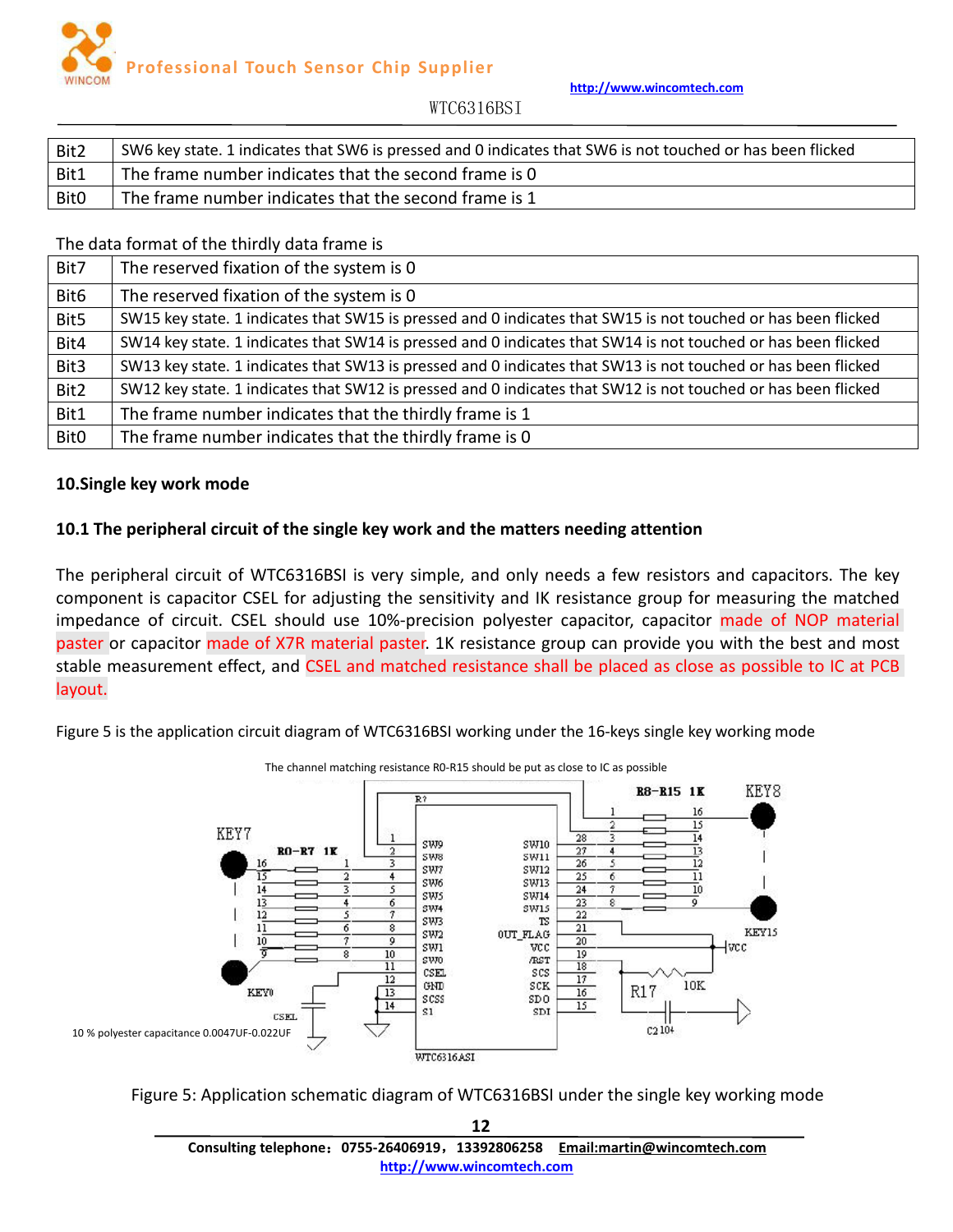

## <span id="page-12-0"></span>**10.2 The data format of the single key working mode and transport protocol**

The data format of the single bond work mode and transport protocol is relatively simple. The data obtained from the every read of master control MCU to the SPI interface is the key value of the touched key. If the data obtained is 0, it indicates that the sense element connected to the SW0 channel is touched by the user. If the data obtained is 15, it indicates that sense element connected to the SW15 channel is touched by the user, and the rest can be done in the same manner. When you read OFFH, it indicates that there is no key touched or the touched key has been flipped.

## **11. Sensitivity Setting**

## **11.1. The adjustment mode of the sensitivity**

The sensitivity setting of WTC6316BSI enables the user to use isolated media of various thicknesses to implement reliable and flexible touch function.

The sensitivity of WTC6316BSI is set by the double setting of soft and hardware. The user can fix the SD to connect the high level, so the software sensitivity adjustment function is not used, and the Csel is just adjusted to realize the sensitivity setting, so that the master control MCU can save a I/0 interface line, but also can reduce the software space of the master MCU.

# **11.2. Benchmark capacitance CSEL material, range and precision requirements**

The user can select the appropriate capacitance Csel according to the own use case. The larger the separation medium is, the larger the Csel capacity is. It is generally recommended to choose the appropriate capacitance between 0.0047UF and 0.022UF from large to small.

It is recommends that it is best to use the A 5 % precision polyester capacitor with a small temperature coefficient for Csel. 10 percent accuracy of polyester capacitance can also be used. If needing use of patch capacitors, 10% or higher precision NPO materialor X7R capacitance needs to be used.

## **11.3 The software fine adjustment of the Sensitivity**

After determining the value of Csel, the software sensitivity setting can be used to make the fine adjustment, to ensure that it can achieve good results without having to make the refined adjustment to Csel. After the user MCU sets the sensitivity series through the SPI interface, WTC6316BSI uses the new set sensitivity series to perform the work.

# **11.3.1 The software fine adjustment series of the sensitivity**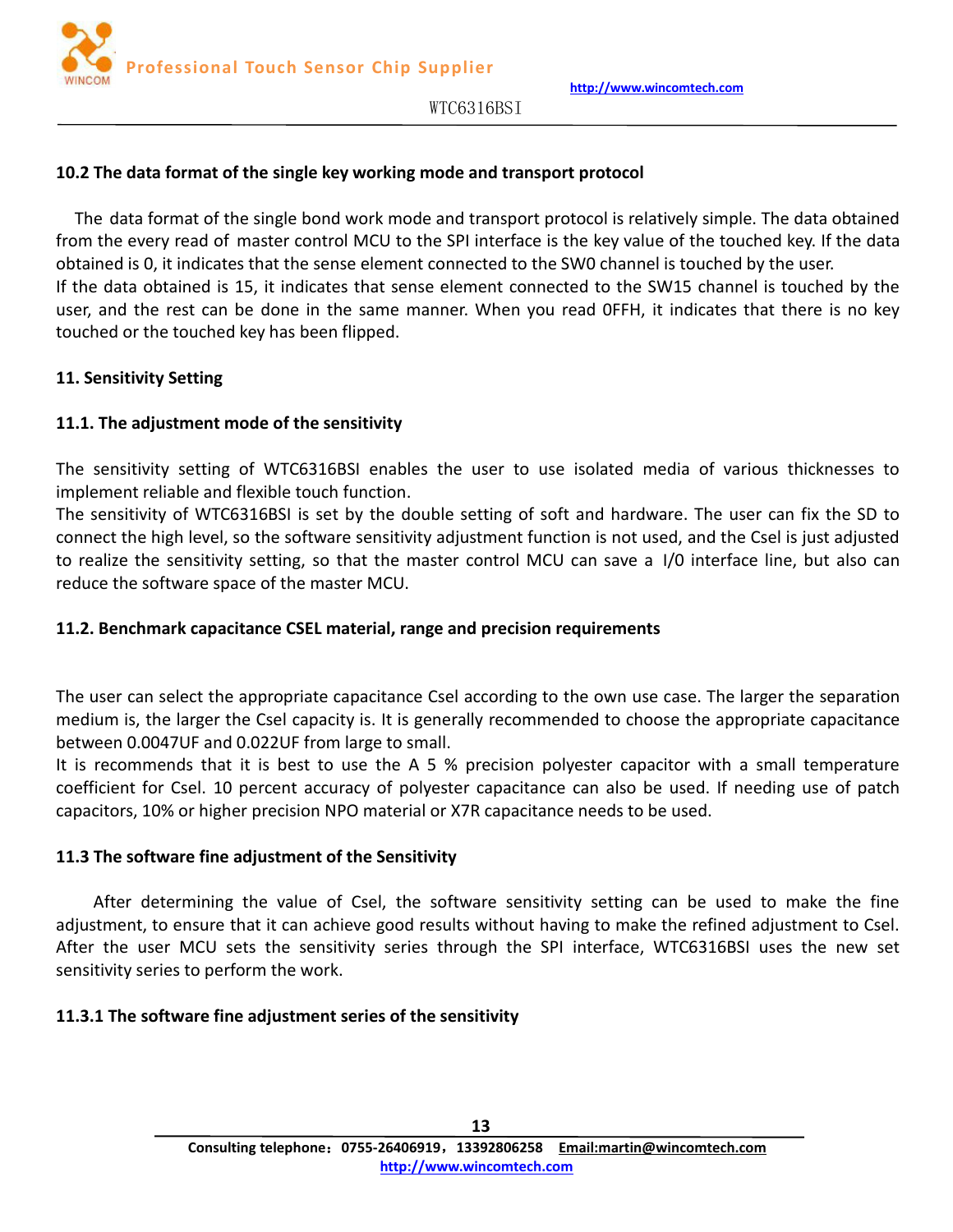

**http://www.wincomtech.com**

#### WTC6316BSI

<span id="page-13-0"></span>WTC6316BSI provides level 16 software sensitivity adjustment of 15~0. The higher the level is, the more sensitive the key is. If the data received by WTC6316BSI is not within 15~0, then WTC6316BSI will consider this data illegal, and will ignore this operation

## **11.3.2. Factory setting sensitivity initial value of chip**

The factory setting sensitivity initial value of WTC6316BSI is 10. The user also does not use the software sensitivity adjustment function and only uses the original factory setting and only makes the Csel adjustment.

## **11.4 The effect of the size of the sense element on the sensitivity**

Increasing the area of sense element is benefit to improve the penetration ability of touch sensing.

## **12. WTC6316BSI Power Supply**

## **12.1 It is recommended to use DC Voltage Stabilizer for power supply**

WTC6316BSI measures small change in capacitance, so it is required that the power ripple and noise should be small and the external strong interference involved from power supply shall be avoided. Particularly when it is applied to induction cooker and microwave oven, the external interference and voltage leap must be effectively isolated, and the power supply must have high stability. It is suggested that the voltage stabilizing circuit constituted by 78L05 as shown in the figure 6 should be adopted.



Figure 6: Voltage regulator circuit

## **12.2. Placement of Voltage Stabilizer Component**

At PCB LAYOUT, such 78L05 power component must be close to WTC6316BSI Vcc pin. 78L05, peripheral components and WTC6316BSI must be placed on the same circuit board centrally, to put an end to the noises caused by overlong power connection line.

## **12.3. Grounding**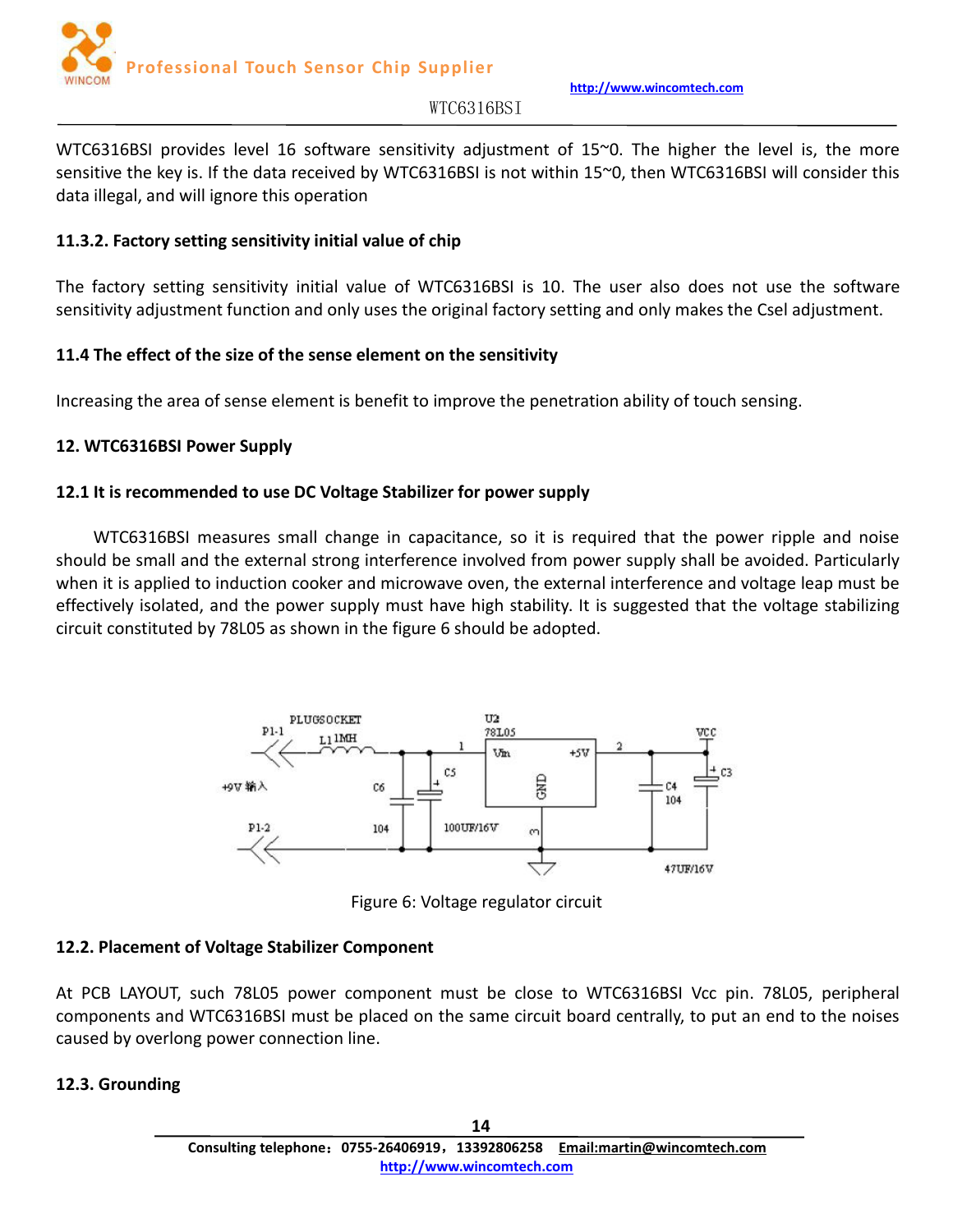

**http://www.wincomtech.com**

## WTC6316BSI

<span id="page-14-0"></span>The common ground of the components as shown in the figure shall be separately connected into an independent group and then it shall be connected to the common ground of the whole machine from one point of it.(Use one point of star shape to connect the ground)

## **12.4 Valuing of the capacitor C2**

The C2 capacity affects the discharge time after power failure. Too large capacity requires a longer reset time. In the figure, it is the e recommended value, and the different applications can be flexibly adjusted.

## **12.5. Precautions for High Noise Condition**

In case of application in a high-noise environment, up and down overlapped placement shall be avoided between high-voltage (220V), high-current, and high-frequency-operation main board and the touch circuit board. If such overlapped placement is unavoidable, try to keep far achannel from high-voltage, high-current components area or add shield on the main board.

## **12.6. Power Filter**

When typesetting in PCB, it is recommended to reserve the inductor L1 (1MH) welding disc, but the general and the non-special applications do not need this inductance. The users can also cancel it.

When inputting 78L05 power supply, it needs to pay attention to ripple size. Please don't make the trough of ripple wave lower than DC 9V.

# **12.7. Use of +5V Power Supply of the Host**

If the user directly uses 5V power supply of the main engine, it needs adding the power supply filter circuit in the front of the power supply of the modules or sensing power chips as shown in the figure. The requirement for PCB layout is the same as the above circuit



The analog and digital powers of circuit shall be connected separately to the ground in Y-connection method.

The capacitors shall be arranged in the sequence indicated in the schematic diagram and shall not be arranged arbitrarily.

#### Figure 7: Power Filter Circuit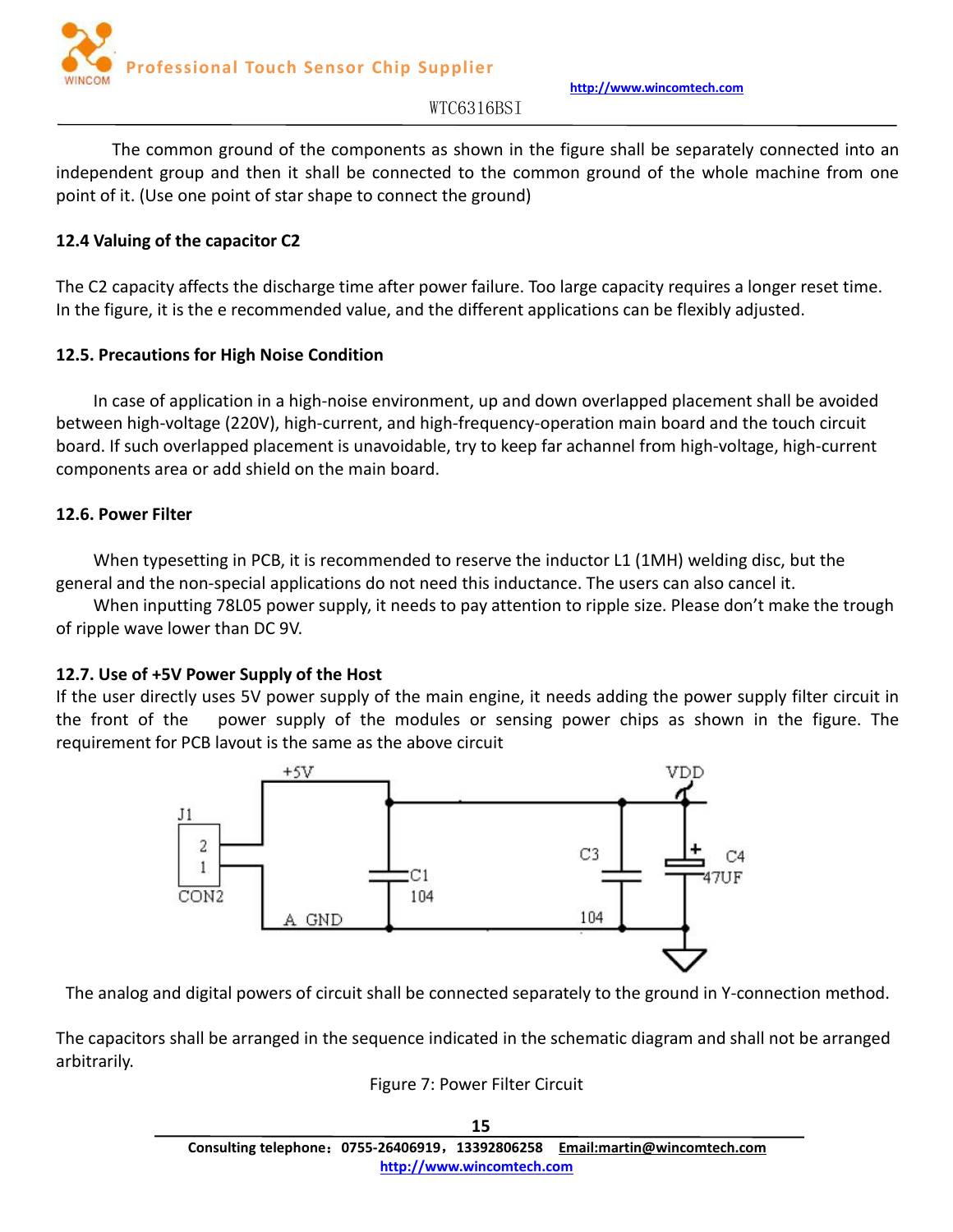**http://www.wincomtech.com**

WTC6316BSI

# <span id="page-15-0"></span>**Precautions:**

The above circuit should connect the 104 capacitors and electrolytic capacitors of the filter circuit according to the order in the chart, and 104 capacitors should be in front of the electrolytic capacitance that can better suppresses the high frequency noise.

# **13. WTC6316BSI used capacitive sensors (sense element)**

# **13.1.The material and shape of the capacitive sensors**

The capacitive sensors can be any type of conductor, but certain flat surface should be ensured. It is recommended to use a round metal sheet or other conductor with a diameter greater than 12mm. The commonly used sense element are copper foil, spring, thin film line and ITO glass, etc. on the PCB plate etc.



The key sense element can be solid or hollow rectangle, circle or polygon.

Figure 8: PCB Copper Foil sense element

# **13.2. The area of the sense element**

The area of each sense element should be kept as same as possible to ensure the same sensitivity.

# **13.3. The bonding between the sensor plate and the panel**

The capacitive sensor should be glued to glass and other insulating panels, or the elastic bonding is used for it

The common elastic connection methods are:

Use the sense element with spring

Use cylindrical conductive rubber to conduct elastic connection

Paste the sense element onto the panel with imported super double-sided glue, and the double-sided glue layer cannot be too thick.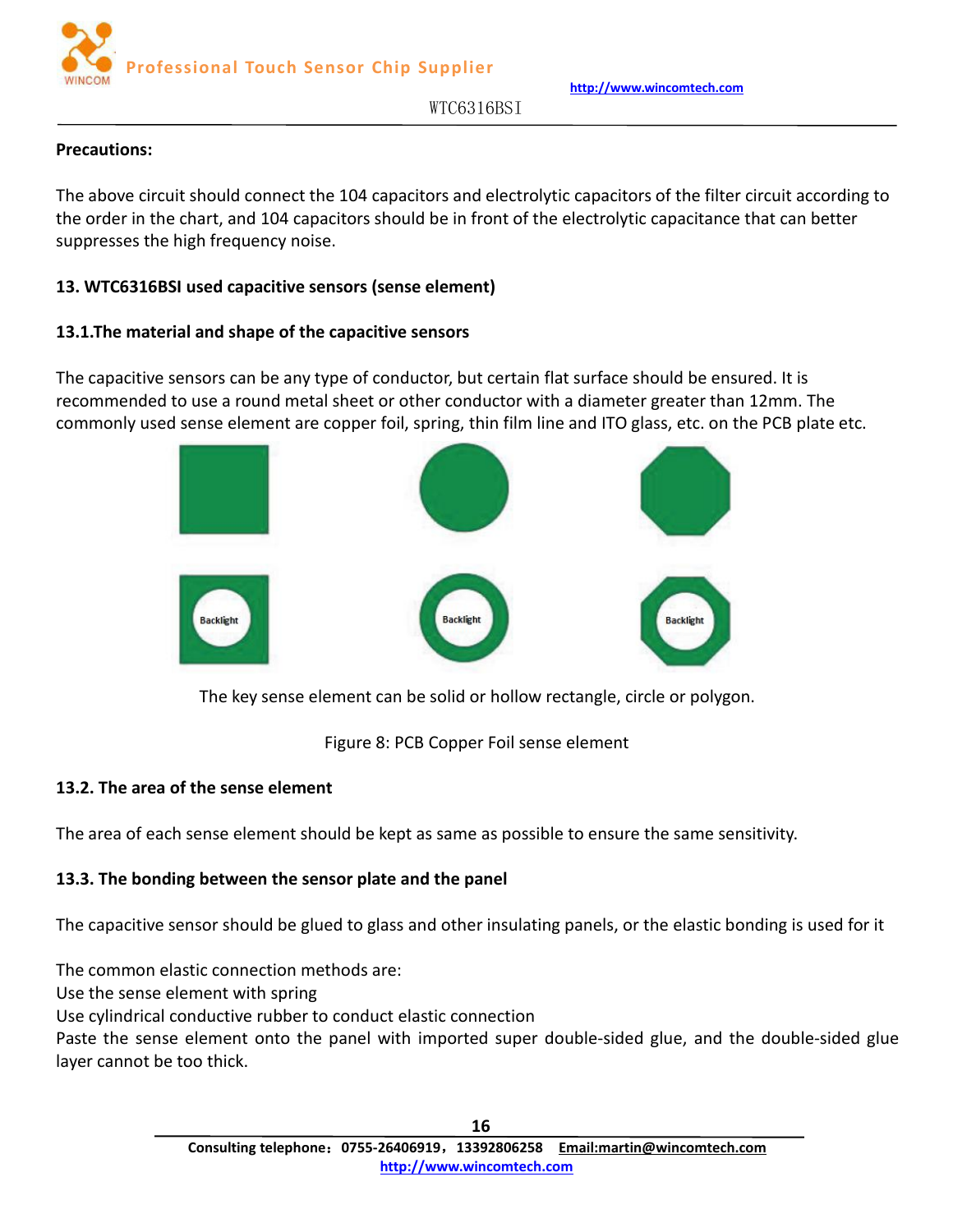<span id="page-16-0"></span>

**http://www.wincomtech.com**

# WTC6316BSI



#### Figure 9: Spring sense element

#### **13.4 Eliminate the bonding gap**

The bonding face of the sense element and the insulation panel must be flat, ensuring that there is bonding fit and no clearance between them.

#### **14. Processing of Vacant Sensor Channel**

WTC6316BSI at least must use four touch keys, to ensure the steady operation of the chip. When it applies to the situation of less than 16 keys, SW15~SW0 will have the empty unused sensor input channel. The empty input channel only needs a simple suspending in midair, and the empty input channel cannot be added any pull-up or pull-down resistance.

If the user must use four or less sensitive keys, please be sure to contact us for the corresponding technical support.

#### **15. Package Dimension Drawing of WTC6316BSI**

| 1959-1   |                                                                                                                                                                                                                                                                                                                                                                                                                                                                            | Dimensions in mil                                                                                                                                                                                                                                                                                                                                                                                                                                                          |               |
|----------|----------------------------------------------------------------------------------------------------------------------------------------------------------------------------------------------------------------------------------------------------------------------------------------------------------------------------------------------------------------------------------------------------------------------------------------------------------------------------|----------------------------------------------------------------------------------------------------------------------------------------------------------------------------------------------------------------------------------------------------------------------------------------------------------------------------------------------------------------------------------------------------------------------------------------------------------------------------|---------------|
| Symbol   | Min.                                                                                                                                                                                                                                                                                                                                                                                                                                                                       | Nom.                                                                                                                                                                                                                                                                                                                                                                                                                                                                       | Max.          |
| Α        | 228                                                                                                                                                                                                                                                                                                                                                                                                                                                                        |                                                                                                                                                                                                                                                                                                                                                                                                                                                                            | 244           |
| в        | 150                                                                                                                                                                                                                                                                                                                                                                                                                                                                        | $\frac{1}{2}$                                                                                                                                                                                                                                                                                                                                                                                                                                                              | 157           |
| C        | 8                                                                                                                                                                                                                                                                                                                                                                                                                                                                          | $\frac{1}{2} \left( \frac{1}{2} \right) \left( \frac{1}{2} \right) \left( \frac{1}{2} \right) \left( \frac{1}{2} \right) \left( \frac{1}{2} \right) \left( \frac{1}{2} \right) \left( \frac{1}{2} \right) \left( \frac{1}{2} \right) \left( \frac{1}{2} \right) \left( \frac{1}{2} \right) \left( \frac{1}{2} \right) \left( \frac{1}{2} \right) \left( \frac{1}{2} \right) \left( \frac{1}{2} \right) \left( \frac{1}{2} \right) \left( \frac{1}{2} \right) \left( \frac$ | 12            |
| Ċ        | 386                                                                                                                                                                                                                                                                                                                                                                                                                                                                        | $-$                                                                                                                                                                                                                                                                                                                                                                                                                                                                        | 394           |
| D        | 54                                                                                                                                                                                                                                                                                                                                                                                                                                                                         | 三                                                                                                                                                                                                                                                                                                                                                                                                                                                                          | 60            |
| E        | $\frac{1}{2} \left( \frac{1}{2} \right) \left( \frac{1}{2} \right) \left( \frac{1}{2} \right) \left( \frac{1}{2} \right) \left( \frac{1}{2} \right) \left( \frac{1}{2} \right) \left( \frac{1}{2} \right) \left( \frac{1}{2} \right) \left( \frac{1}{2} \right) \left( \frac{1}{2} \right) \left( \frac{1}{2} \right) \left( \frac{1}{2} \right) \left( \frac{1}{2} \right) \left( \frac{1}{2} \right) \left( \frac{1}{2} \right) \left( \frac{1}{2} \right) \left( \frac$ | 25                                                                                                                                                                                                                                                                                                                                                                                                                                                                         | $\frac{1}{2}$ |
| F        | 4                                                                                                                                                                                                                                                                                                                                                                                                                                                                          | $\overline{\phantom{a}}$                                                                                                                                                                                                                                                                                                                                                                                                                                                   | 10            |
| G        | 22                                                                                                                                                                                                                                                                                                                                                                                                                                                                         | $\frac{1}{2}$                                                                                                                                                                                                                                                                                                                                                                                                                                                              | 28            |
| Η        | ₩                                                                                                                                                                                                                                                                                                                                                                                                                                                                          | $-$                                                                                                                                                                                                                                                                                                                                                                                                                                                                        | 10            |
| $\alpha$ | $0^\circ$                                                                                                                                                                                                                                                                                                                                                                                                                                                                  | $\frac{1}{2}$                                                                                                                                                                                                                                                                                                                                                                                                                                                              | $8^\circ$     |